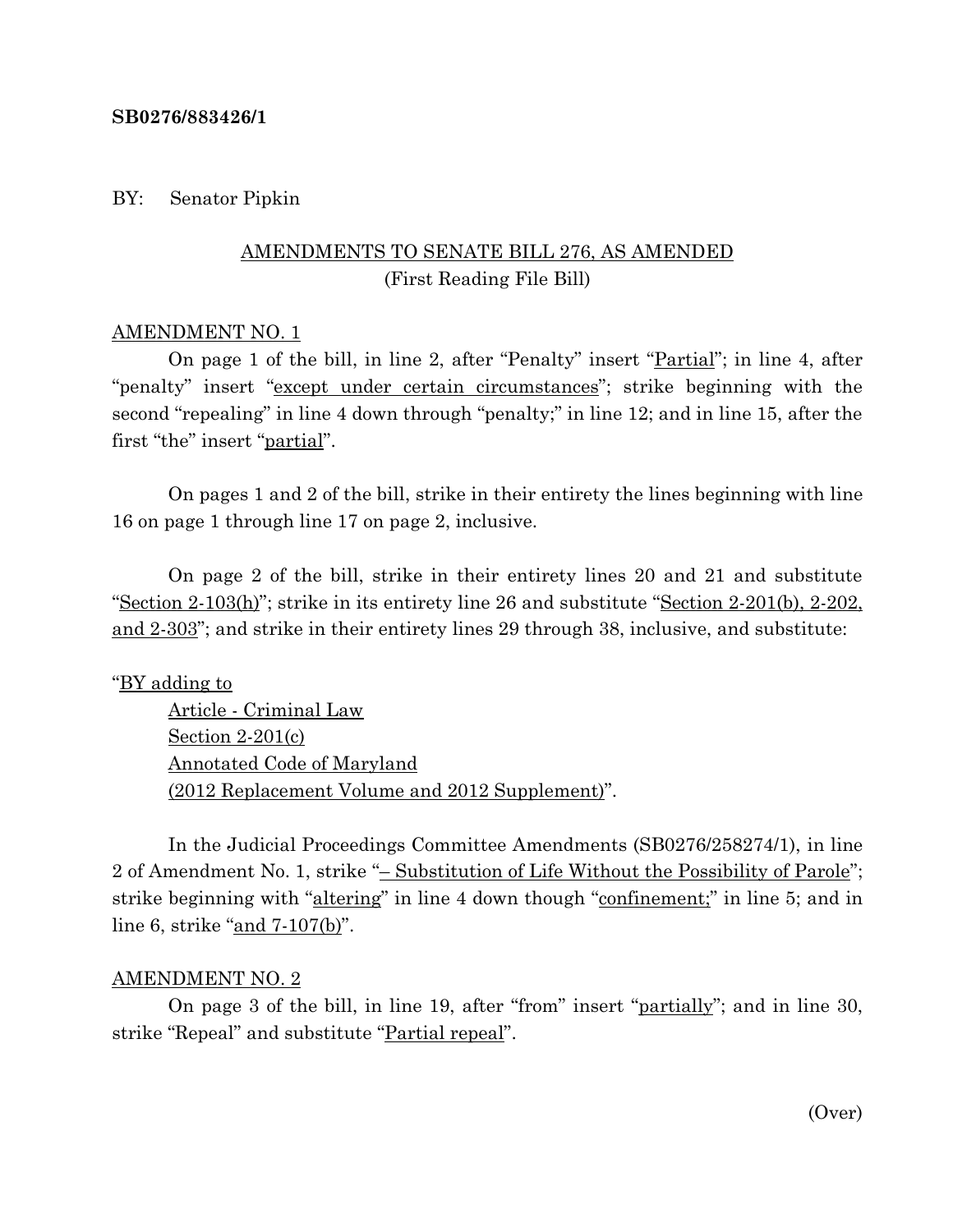## **SB0276/883426/1 PIPKIN Amendments to SB 276 Page 2 of 4**

On pages 3 and 4 of the bill, strike in their entirety the lines beginning with line 32 on page 3 through line 2 on page 4, inclusive.

On page 4 of the bill, in line 3, strike "3." and substitute "1."; and in the same line, strike "AND BE IT FURTHER ENACTED" and substitute "BE IT ENACTED BY THE GENERAL ASSEMBLY OF MARYLAND".

On pages 4 through 10 of the bill, strike in their entirety the lines beginning with line 5 on page 4 through line 14 on page 10, inclusive.

In the Judicial Proceedings Committee Amendments, in lines 2 and 3 of Amendment No. 2, strike "**CHANGE A SENTENCE OF DEATH INTO A SENTENCE OF LIFE WITHOUT THE POSSIBILITY OF PAROLE**".

On page 11 of the bill, in line 10, strike "A" and substitute "**SUBJECT TO SUBSECTION (C) OF THIS SECTION, A**"; after line 18, insert:

# "**(C) A PERSON WHO COMMITS A MURDER IN THE FIRST DEGREE OF A LAW ENFORCEMENT OFFICER WHILE THE OFFICER WAS PERFORMING THE OFFICER'S DUTIES MAY BE SENTENCED TO DEATH IN COMPLIANCE WITH § 2-202 OF THIS SUBTITLE AND SUBTITLE 3 OF THIS TITLE.**";

in line 19, strike the bracket; in line 20, after "degree" insert "**UNDER § 2-201(C) OF THIS SUBTITLE**"; strike beginning with the colon in line 23 down through "(i)" in line 24; in line 24, strike "and"; strike in their entirety lines 25 and 26; and strike beginning with "(i)" in line 27 down through "or" in line 28.

On page 12, in line 1, strike beginning with "(ii)" in line 1 down through "and" in line 2; in lines 4, 5, 6, 8, and 9, strike "1.", "2.", "A.", "B.", and "C.", respectively, and substitute " $(I)$ ", " $(I)$ ", " $I$ .", " $2$ .", and " $3$ .", respectively.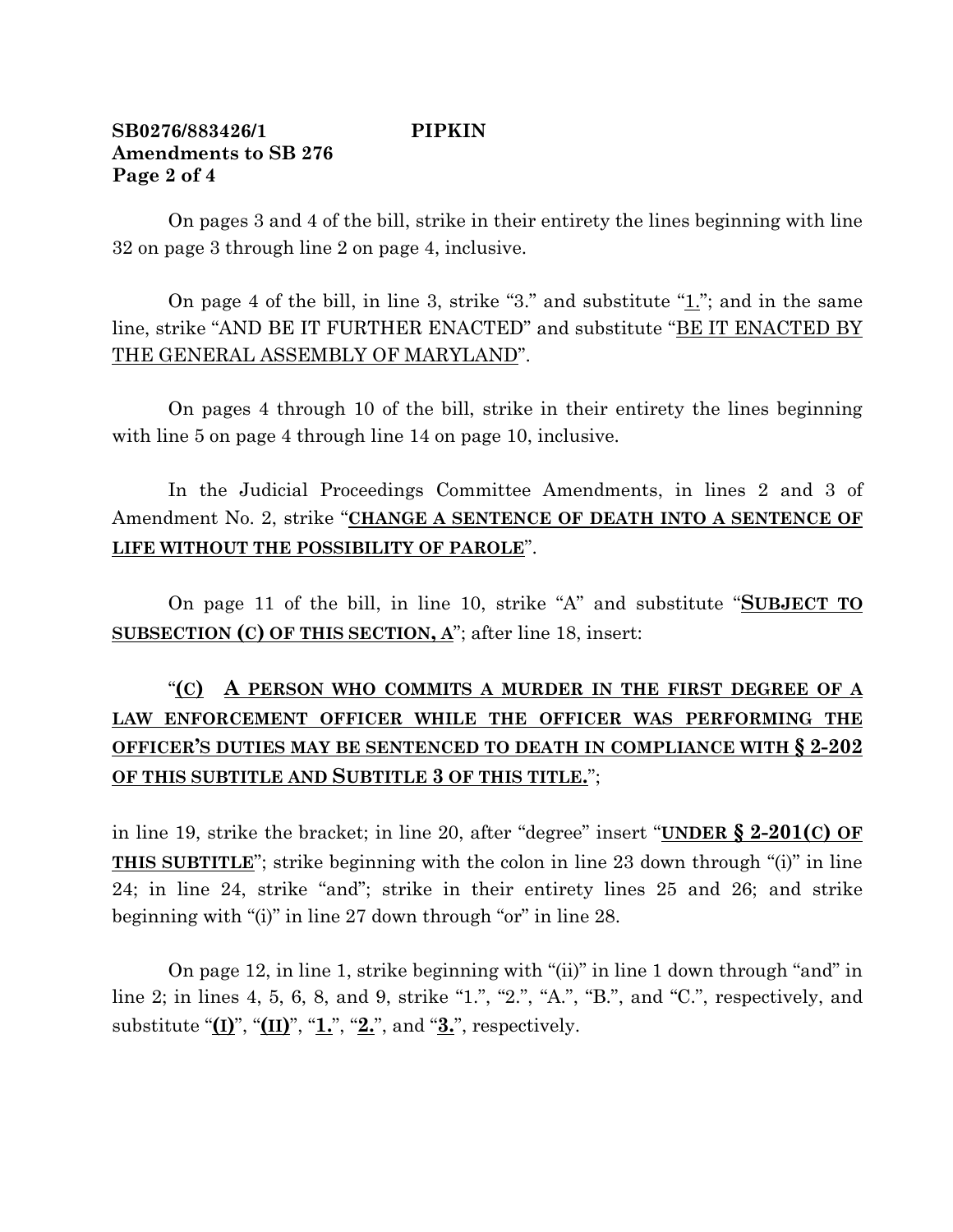### **SB0276/883426/1 PIPKIN Amendments to SB 276 Page 3 of 4**

On page 13 of the bill, in lines 4 and 14, in each instance, strike the bracket; and strike in their entirety lines 5 through 13, inclusive.

On page 15 of the bill, strike in their entirety lines 10 through 13, inclusive; and in lines 14, 17, and 19, strike "(iii)", "(iv)", and "(v)", respectively, and substitute "**(II)**", "**(III)**", and "**(IV)**", respectively.

On pages 16 and 17 of the bill, strike in their entirety the lines beginning with line 10 on page 16 through line 5 on page 17, inclusive.

On page 16 of the bill, strike beginning with "any" in line 6 down through "exists" in line 7 and substitute "**A DETERMINATION HAS BEEN MADE**"; in line 7, strike the colon and substitute "**THAT**"; in line 8, strike "(i)"; and in line 9, strike the semicolon and substitute a period.

On page 17 of the bill, in line 6, strike "one or more of"; and in line 7, strike "circumstances exist" and substitute "**CIRCUMSTANCE EXISTS**".

On page 18 of the bill, strike beginning with "one" in line 1 down through "circumstances" in line 2 and substitute "**THE CIRCUMSTANCE**"; in lines 30, 31, and 32, in each instance, strike "circumstances" and substitute "**CIRCUMSTANCE**"; and in line 31, strike "outweigh" and substitute "**OUTWEIGHS**".

On page 19 of the bill, in lines 1 and 12, in each instance, strike "outweigh" and substitute "**OUTWEIGHS**"; in lines 3 and 15, in each instance, strike "do" and substitute "**DOES**"; in line 9, strike "each" and substitute "**THE**"; in line 11, strike "any" and substitute "**THE**"; and in lines 11 and 14, in each instance, strike "circumstances" and substitute "**CIRCUMSTANCE**".

On page 20 of the bill, in line 14, strike the bracket.